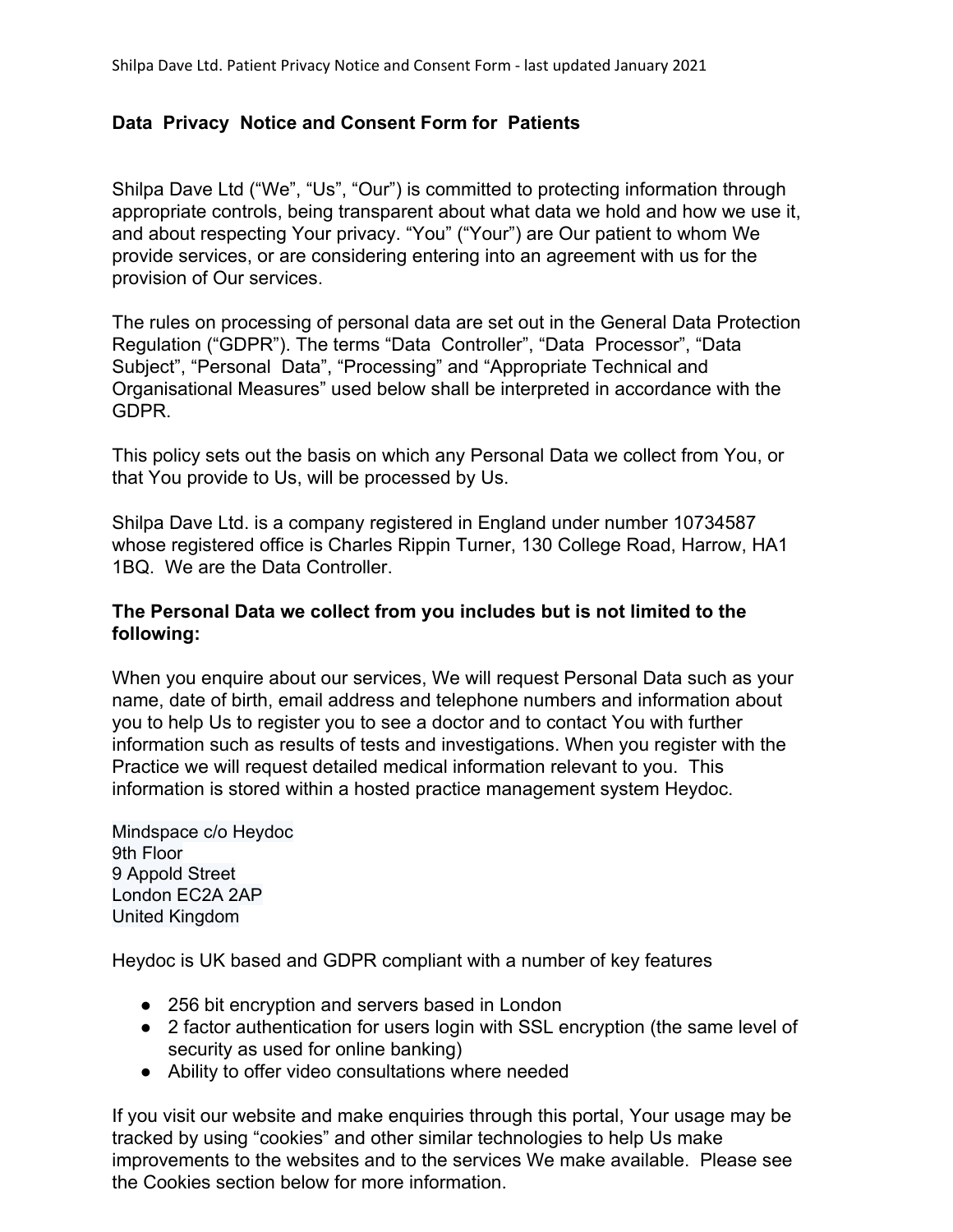Where We receive or make phone calls on Your behalf, We will collect call data records including the calling line identity passed, the call date and time, the number dialled and the duration of the call, the names of the parties to the call, and any message or other information given during the call.

Where We receive or send emails on Your behalf, We may collect the names and email addresses of the third parties and any information contained therein.

If receive or send paper documents or other forms of communication on Your behalf, We may collect the names and addresses of the third parties and any information contained therein. When You access our web portal, We will collect information You enter into the portal and the IP addresses from which You access the portal. When You correspond with us by phone, email or otherwise, we archive these conversations in Google Suite a business suite hosted by Google.

Where We provide relevant services to You, such as referral to specialists or referral to allied health practitioners, We will provide You with these in encrypted format.

We will NOT at any time share any of Your information with any third party for the purposes of marketing, advertising, website testimonials without specific consent.

**In compliance with GDPR Article 6 ("processing is necessary for the performance of a contract to which the Data Subject is party or in order to take steps at the request of the Data Subject prior to entering into a contract"), We will use the Personal Data or purposes that include but are not limited to:**

- Processing any enquiries You have about our services;
- verifying Your identity when You use Our services or contact Us;
- understanding, processing and executing instructions You give Us in relation to the delivery of our services;
- delivering our services to You;
- notifying You about changes to Our websites, services or terms and conditions or anything else We may be required or reasonably expected to notify You of
- providing You with accurate and detailed billing for using Our services;
- and collecting payment, and recovering any monies You may owe to Us for use of Our services.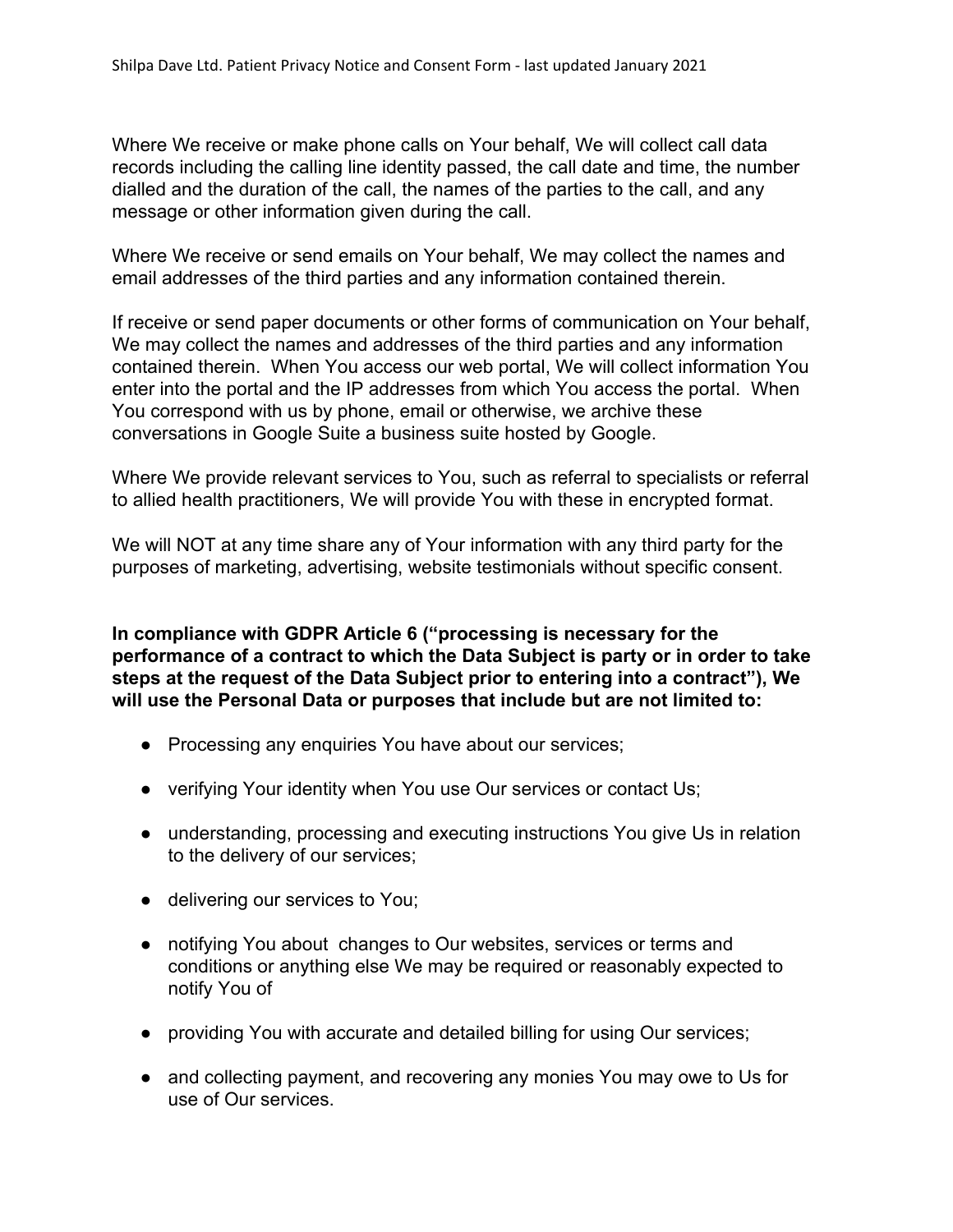**In compliance with GDPR Article 6 ("processing is necessary for compliance with a legal obligation to which the controller is subject"), We will use the Personal Data for purposes that include but are not limited to:**

- maintaining Our business records and accounts;
- meeting Our obligations to HMRC;
- preventing or detecting a crime, fraud or misuse of our services, and investigating where We believe any of these have or may have occurred;
- meeting Our obligations under the Money Laundering, Terrorist Financing and Transfer of Funds (Information on the Payer) Regulations 2017 and the London Local Authorities Act 2007;

**In compliance with GDPR Article 6 ("the Data Subject has given consent to the processing of his or her Personal Data for one or more specific purposes"), if You have given and not withdrawn consent We may use the Personal Data for these purposes:**

- to provide You with information about Our other services, offers or products that You may be interested in; and
- to provide You with information about third party services, offers or products that You may be interested in.

**Whilst storing your data** we will use Appropriate Technical and Organisational Measures to keep Personal Data secure and to prevent it being accidently lost, accessed or used in an unauthorised way, altered or disclosed. We will make reasonable efforts to ensure the data is accurate and up-to-date and will undertake to rectify any inaccuracies of which We become aware without delay. All Personal Data we store is stored in the European Economic Area.

**We may monitor and record Your phone conversations with Us** and use this information for training and quality purposes, to ensure any verbal instructions You give Us are properly understood, to enable Us to investigate complaints, and to meet Our legal and regulatory obligations. All recordings are encrypted and securely stored shortly after completion of the phone call and access to recordings is controlled and monitored.

#### **We may share information with third parties:**

● In response to properly made requests from law enforcement agencies for the prevention and/or detection of a crime, for the purpose of safeguarding national security or when the law requires Us to, such as in response to a court order or other lawful demand or powers contained in legislation;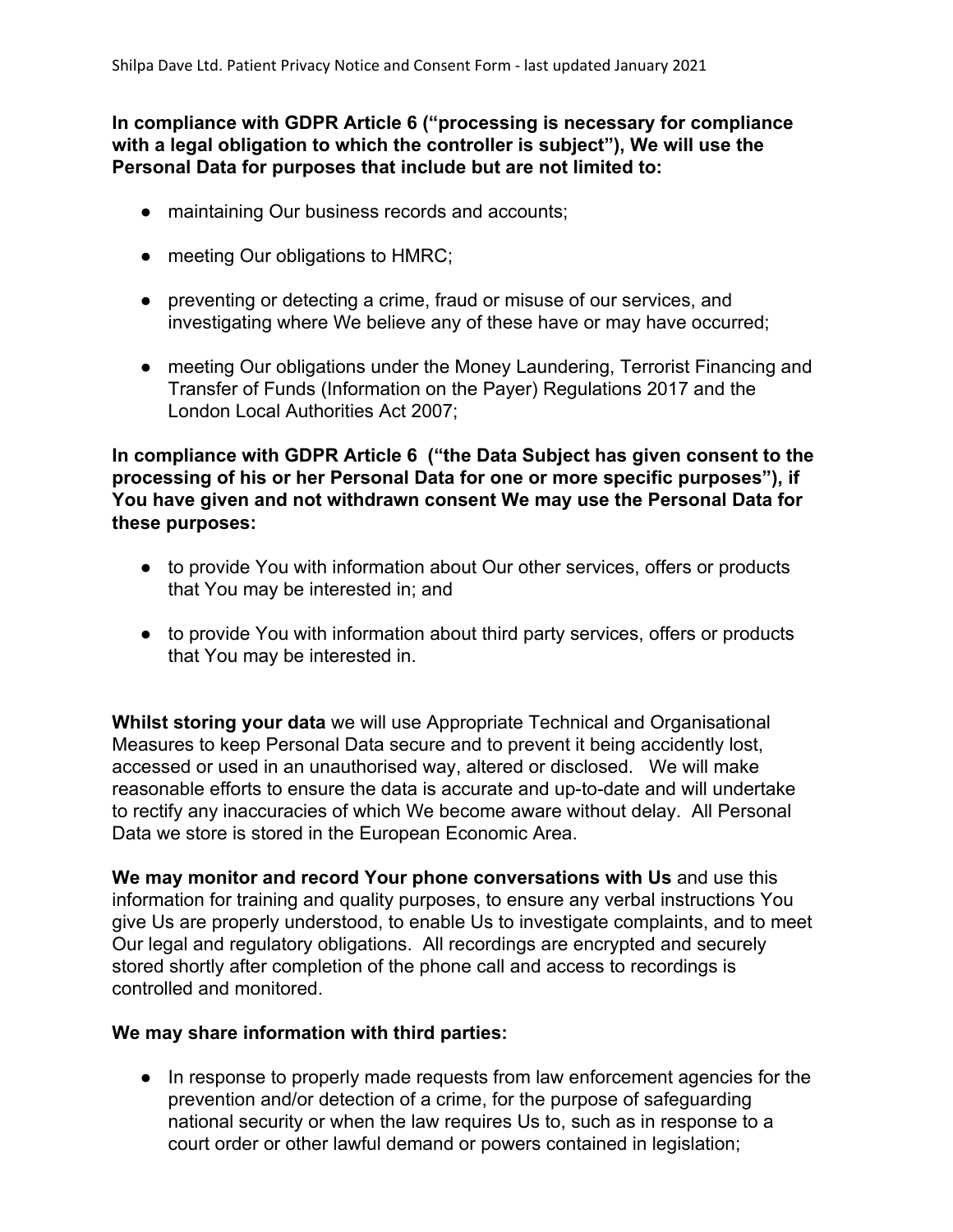- in response to properly made requests from regulatory bodies such as the Information Commissioner's Office and Ofcom;
- as part of the process of selling Our business;
- as part of current or future legal proceedings; and
- with a company who is assisting us in providing services to You or who provides services to us which enable Us to provide our services to You, examples of such services being billing and financial systems, telecommunications services and customer management systems. Where we use companies for this purpose we have contracts in place to ensure they remain GDPR compliant with your data.

**Some of the organisations with whom we may share information may be outside the European Economic Area** in countries that do not always have the same data protection laws as the UK. However, We will have contracts in place with them to ensure that Your information is adequately protected and We will remain bound by our obligations even when your personal information is processed outside the European Economic Area.

**Where any data breach is identIfied** that affects the information that We hold about or have processed from you, We will take urgent action in accordance with the GDPR and guidance issued from the Information Commissioner's Office. If You identify any data breach that affects data We have passed to You, You must notify Us in writing immediately and provide full information about the data affected by this breach.

**The time period that We will keep information for will vary depending on what the information is used for.** Unless there is a specific legal requirement to the contrary, We will keep information in a form which permits identification of Data Subjects only for as long as it is necessary for the purposes for which We process it. Once the requirement to hold the data is complete, appropriate measures will be taken to delete the data in line with the terms of the GDPR. Any physical paper documents which enter Our possession and are no longer required will be destroyed by an ISO 27001 and NAID accredited data destruction organisation.

**Automated decision making** based on Personal Data is not used in Our business.

**Cookies** are tiny files of letters and numbers that are stored by Your web browser, either temporarily within your device's memory or more permanently on Your device's storage.We use analytical and tracking cookies on Our main website www.privategp.org as a result of using services supplied by Bing and Google. These cookies contain data including but not limited to: details of the operating system, browser and IP address of the device used to visit the website, the time and duration of the visit and which parts of Our website were visited. They allow Us to recognise and count the number of visitors and to see how visitors move around our website when they are using it. These cookies are stored on Your device's storage or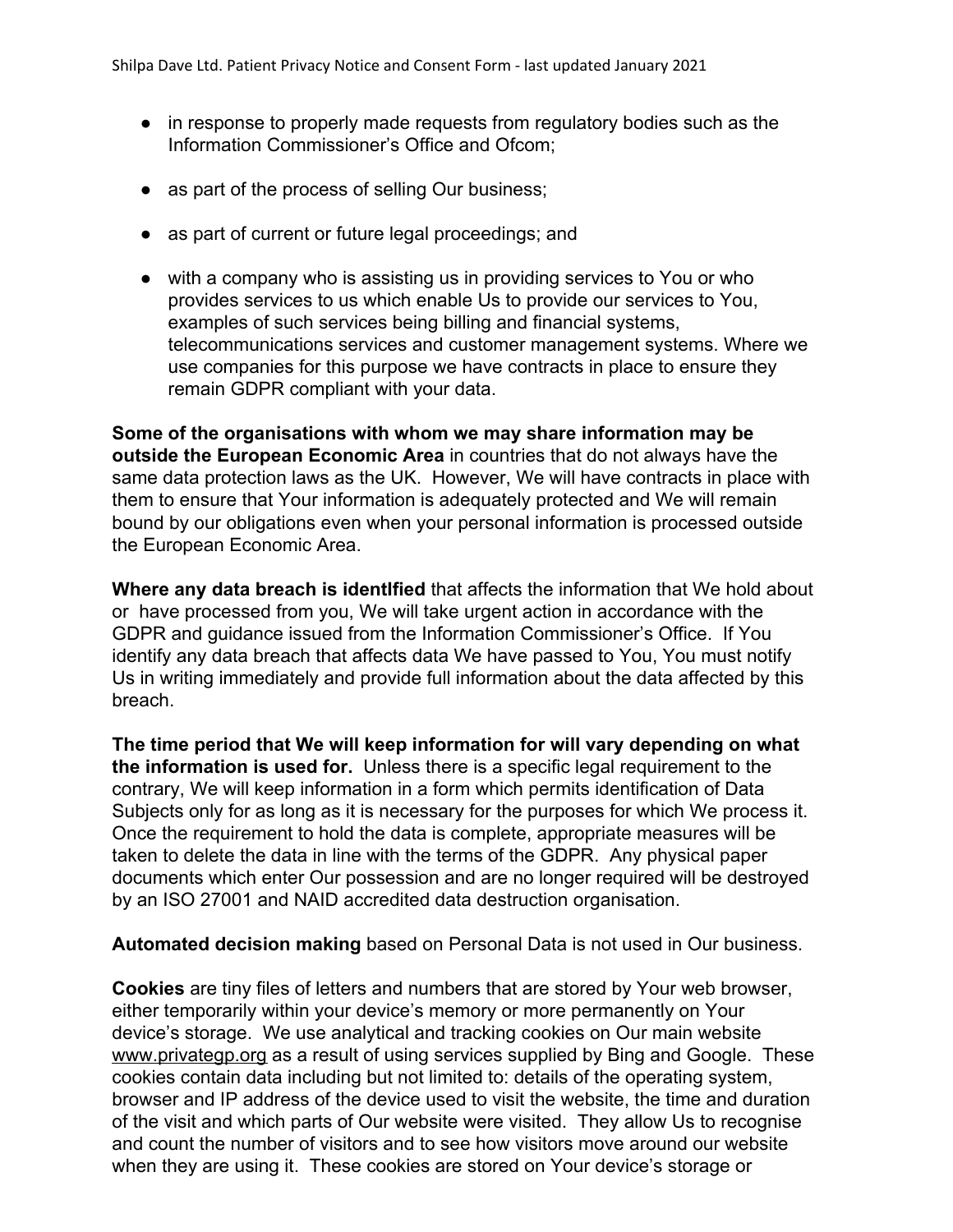varying durations, typically around a month. When visiting Our main website for the first time, You can choose to decline Our use of cookies by clicking on the "Decline" button which appears at the top of Your browser window. We use a security cookie on Our web portal. This cookie is required for the operation of Our web portal, and contains only a session security token without any Personal Data. This cookie only exists for the duration of Your web browser session in Your device's memory. Use of this cookie is a requirement of using Our web portal. We will not attempt to personally identify visitors from their IP addresses unless required to as a matter of law or regulation or in order to protect Our or Our other customers' rights.

#### **Data subject access request**

Under the GDPR, a Data Subject has the right to request a record of the data held about him/her. To do this a request should be submitted in writing to the Practice Manager, Shilpa Dave Ltd, Kirby Chemist and Dental Centre, 52 High Street Teddington, TW11 8HD. We may ask the Data Subject to provide Us with proof of identity to make sure We are giving information to the right person.

## **Other rights of Data Subject**

The GDPR gives Data Subjects a number of other rights including the right to request the correction or erasure of Personal Data, the right to request the restriction of processing of Personal Data, the right to request the transfer of Personal Data (to the Data Subjector a third party), and the right to withdraw Your consent to the processing at any time where consent is the lawful basis for processing.

## **Changes**

Please note that the ways in which we collect, use and protect Personal Data will be reviewed periodically and may change from time to time. We will notify you by email should such changes occur.

## **Contact Us**

If you have any questions about privacy issues, want Us to update Your marketing preferences, or amend information, please contact Us either by email at pa@privategp.org or by post at Shilpa Dave Ltd., Kirby Chemist and Dental Centre, 52 High St Teddington, TW11 8HD.

## **Complaints**

In the first instance, please contact Us using the details above. If this does not resolve your complaint to your satisfaction, You have the right to complain to the Information Commissioner about the way in which we collect and use Your personal Data. Email https://www.ico.org.uk/concerns or telephone 0303 123 1113 or write to ICO, 100 College Road, Harrow, HA1 1BQ.

We are registered with the ICO reference number A8243139.